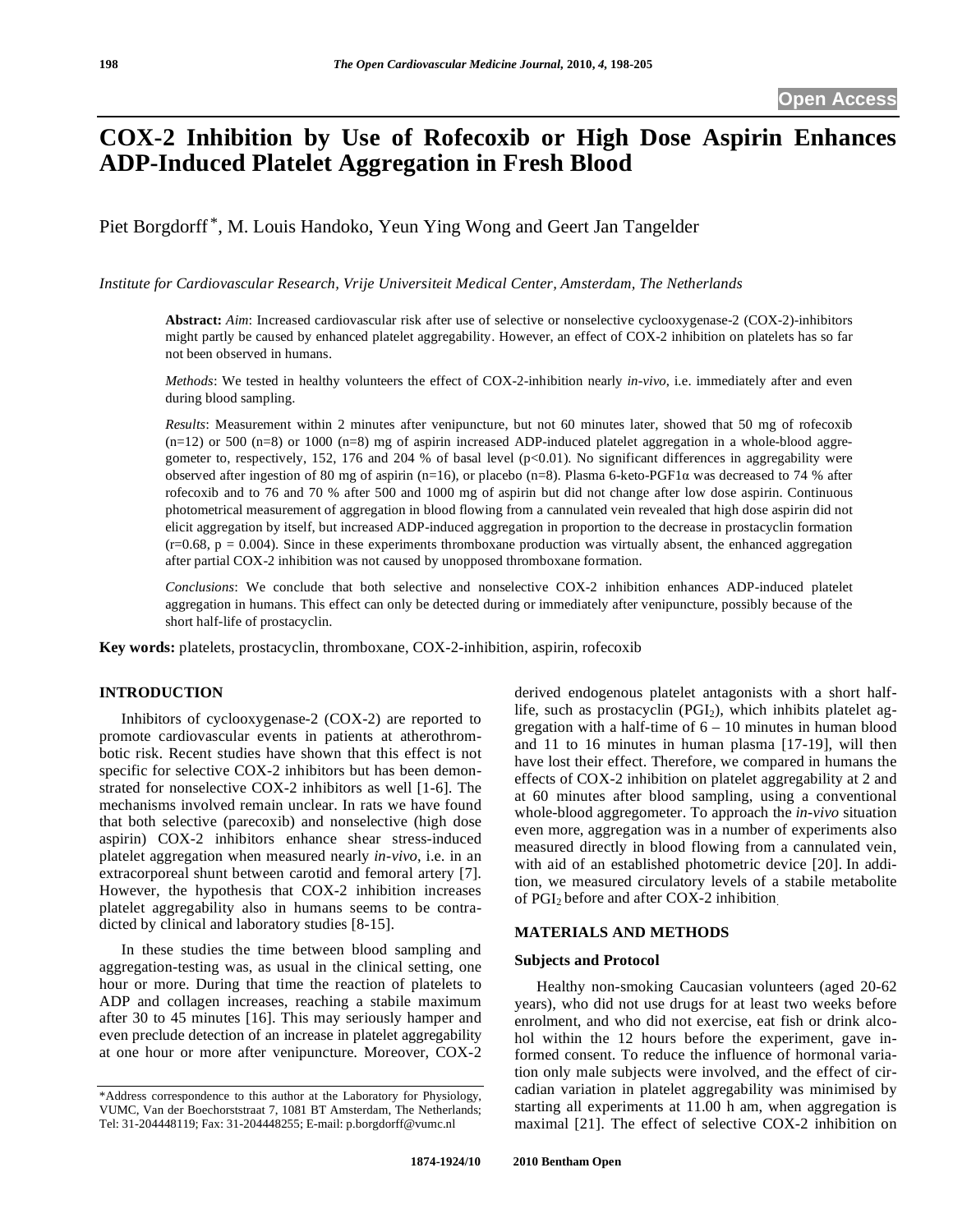ADP-induced platelet aggregation was studied by testing aggregation before and  $1.5 - 2$  hours after intake of placebo (n=8) or 50 mg of rofecoxib (VIOXX, Merck, Sharp and Dohme, now withdrawn from the market,  $n=12$ ), which is the recommended dose for relief of acute pain. It reduces COX-2 activity within 1.5 hour after ingestion for at least 10 hours [22], and has no significant effect on COX-1 activity [23]. For nonselective COX-2 inhibition high dose aspirin (Aspro, Bayer) was used in a dose of 500 mg (n=8) or 1000 mg (n=8). Aspirin was also given in low dose: 80 mg (Cardio 80 PCH, n=16). Low dose aspirin blocks COX-1 mediated platelet thromboxane- $A_2$  (TX $A_2$ ) formation within 20 minutes after ingestion. The blockade lasts for the life-time (approximately 10 days) of the platelets, because they lack the ability to make new protein. The inhibiting effect of low dose aspirin on COX-2 mediated prostacyclin formation in the nucleated endothelial cells is only short-lasting because of protein resynthesis, whereas high dose aspirin reduces endothelial  $PGI<sub>2</sub>$  synthesis for more than 3 hours [24]. Platelet aggregation was elicited by ADP because ADP plays a central role in initiating and propagating aggregation induced by a variety of agonists, and because ADP-induced aggregation is known to be inhibited by  $PGI<sub>2</sub> [25]$ . The study protocol was approved by the Medical Ethics Review Committee of our hospital.

# **Blood Collection**

 Blood was collected *via* an indwelling plastic cannula in an antecubital vein. Because of the possible generation of prostacyclin and other substances that affect platelet activity during cannulation, the first few milliliters were discarded. Part of the blood was added to 3.2 % sodium citrate (9:1 volume ratio) for *in-vitro* measurement of platelet aggregability, and another part immediately added to a solution of  $K_3$ -EDTA for measurement of PGI<sub>2</sub> levels (see Measurement of prostanoids), and for platelet and other blood cell counts(ABX Diagnostics, Netherlands).

#### **Platelet Aggregation** *In-Vitro*

 To enable immediate measurement of aggregation *invitro*, blood was collected into a prewarmed syringe and quickly added to a whole-blood aggregometer (Chronolog Corporation, Havertown). Aggregation was elicited by 5 μM ADP within exactly 2 minutes after blood collection, and quantified as the change in impedance (ohms) at 6 minutes after addition of the agonist. Only one agonist could be tested in this way, because the aggregometer had only one channel. The unused blood was set apart at room temperature (in an air-free syringe, to prevent loss of  $CO<sub>2</sub>$  and change of pH), and tested 60 minutes later. After the latter test the reaction to 330 μM arachidonic acid was measured as well. In a separate set of experiments (n=8) the time-dependency of the platelet reaction to 5 μM ADP was more precisely studied by varying the delay between venipuncture and *in-vitro* aggregation testing (between 2 and 60 minutes) in subjects who had not taken COX-inhibitors.

## **Platelet Aggregation in Flowing Blood**

 In the experiments with high dose aspirin aggregability was measured both *in-vitro* (see above) and nearly *in-vivo* by a photometric device that can detect platelet aggregates in flowing blood. For the latter measurement the venous cannula was *via* tubing connected to a glass capillary on the stage of a microscope. Passing platelet aggregates caused a change in light transmission, which was, after 40 x magnfication, projected on light-sensitive diodes. The rectified and integrated signal was continuously measured [20]. Blood flow through the capillary was stabilized at 2 ml/min by a small home-made roller pump. Premature platelet activation and clotting were prevented by coating the tubing with albumin and by infusing unfractionated heparin (final concentration 5 IE/ml blood) into the line before the pump.

 Platelet aggregability in flowing blood was tested within 15 seconds after the blood left the body, by two-minute infusions into the tubing of incremental concentrations of ADP  $(10, 20, 30, 40,$  and  $50 \mu M$  final concentration). This was followed by a two-minute infusion of 20 μM epinephrine. During platelet aggregation, induced by 30 μM ADP, blood was collected from the end of the tubing in  $K_3$ -EDTA solution for assessment of plasma  $TXA<sub>2</sub>$  (see Measurement of prostanoids).

#### **Measurement of Prostanoids**

For enzymeimmunoassays of plasma 6-keto-PGF<sub>1a</sub> and  $TXB_2$ , which are the stabile metabolites of  $PGI_2$  and  $TXA_2$ , respectively, EDTA-blood was centrifuged at 3500 g for 20 minutes and the platelet poor plasma stored in –80 °C until analysis by EIA Biotrak systems (Amersham Biosciences, detection limits: 3.0 and 3.6 pg/ml , respectively). Before analysis the prostaglandins were separated from fatty acids using Amprep  $TM$  minicolumns and solvent extraction, according to the manufacturer's instructions. Samples selected for measurement of 6-keto-PGF<sub>1 $\alpha$ </sub> were divided before analysis and one part was spiked with 6-keto-PGF<sub>1 $\alpha$ </sub> for estimation of recovery. All assays were performed in duplicate.

## **Statistics**

 Values are given as mean±standard error of the mean (SEM). The effects of selective or nonselective COX-2 inhibition on the amount of platelet aggregation at different time points (in the whole-blood aggregometer), or for several doses of ADP (in flowing blood), were analysed by two-way ANOVA for repeated measurements, followed by a Bonferroni test. Plasma levels of  $PGI<sub>2</sub>$  and  $TXA<sub>2</sub>$  metabolites were compared with one-way ANOVA or the paired t-test. Statistical significance was set at P<0.05.

#### **RESULTS**

#### **Platelet Aggregation** *In-Vitro*

 Measurement of aggregation at two minutes after blood collection showed that ingestion of a single dose of 50 mg rofecoxib, in contrast to placebo, caused an increase in ADPinduced platelet aggregation (to 152 % of basal value, Fig. **1** and Table **1**). This increase could not been observed at 60 minutes after venipuncture. The selectivity of rofecoxib as COX-2 inhibitor was demonstrated by an unchanged reaction to arachidonic acid (Table **1**).

 Comparable results were found with nonselective COXinhibition by high dose aspirin. Whereas low dose aspirin (80 mg) had no effect, higher doses of aspirin (500 and 1000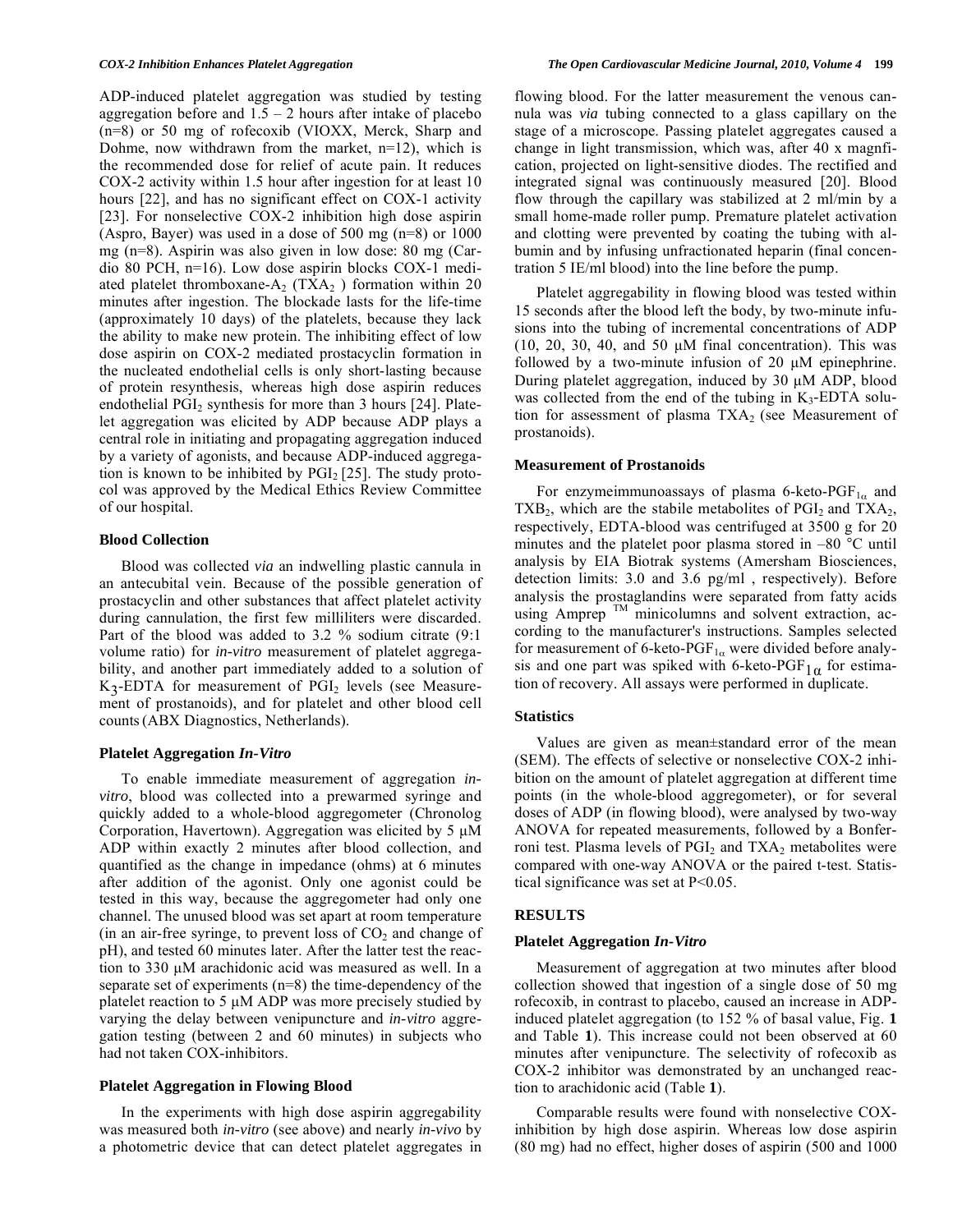

**Fig. (1).** Effect of placebo (**A**, n=8) and selective COX-2 inhibition by a single oral dose of 50 mg rofecoxib (**B**, n=12) on ADP-induced platelet aggregation in a conventional whole-blood aggregometer. Enhancement by selective COX-2 inhibition is demonstrable at two minutes after blood collection, but not when the blood is set apart for 60 minutes. Means  $\pm$  SEM of maximal value in ohms after application of 5  $\mu$ M ADP. \*\* = p<0.01, ns = not significant.

|             |                  | Placebo                        | Rofecoxib                      | <b>Aspirin</b>                 |                                |                                |
|-------------|------------------|--------------------------------|--------------------------------|--------------------------------|--------------------------------|--------------------------------|
|             | at               |                                |                                | $80 \text{ mg}$                | 500 mg                         | $1000$ mg                      |
| ADP         | $2 \text{ min}$  | $3.1 \pm 0.4$<br>$\mathbf{c}$  | c $3.4 \pm 0.5$                | c $3.5 \pm 0.4$                | $3.3 \pm 1.0$<br>$\mathbf{c}$  | c $2.5 \pm 1.0$                |
|             |                  | $3.0 \pm 0.4$                  | $5.2 \pm 0.8$ **               | $3.0 \pm 0.4$                  | $5.8 \pm 1.3$ *                | $5.1 \pm 1.2$ *                |
| ADP         | $60 \text{ min}$ | $9.5 \pm 0.5$<br>$\mathbf{c}$  | $10.4 \pm 0.5$<br>$\mathbf{c}$ | $10.1 \pm 0.5$<br>$\mathbf{c}$ | $9.3 \pm 1.6$<br>$\mathbf{c}$  | $10.4 \pm 1.6$<br>$\mathbf{c}$ |
|             |                  | $8.8 \pm 0.9$                  | $11.1 \pm 0.6$                 | $8.6 \pm 0.5$                  | $8.3 \pm 1.4$                  | $10.4 \pm 1.0$                 |
| Arach.      | $60 \text{ min}$ | $10.4 \pm 0.5$<br>$\mathbf{c}$ | $10.8 \pm 0.6$<br>$\mathbf{c}$ | $10.9 \pm 0.7$<br>$\mathbf{c}$ | $11.5 \pm 0.9$<br>$\mathbf{c}$ | $9.9 \pm 1.2$<br>$\mathbf{c}$  |
| Acid        |                  | $9.4 \pm 0.6$                  | $11.3 \pm 0.7$                 | $1.1 \pm 0.3$ **               | $1.1 \pm 0.7$ **               | $0.2 \pm 0.2$ **               |
| $\mathbf n$ |                  | 8                              | 12                             | 16                             | 8                              | 8                              |

**Table 1. Effect of a Single Dose of Rofecoxib (50 mg) or Aspirin on** *In-Vitro* **Platelet Aggregation in a whole Blood Aggregometer at 2 and 60 Minutes after Blood Sampling** 

Maximal reactions to ADP (5µM) and arachidonic acid (333µM) in ohms (means  $\pm$  SEM). c = control condition before ingestion of the study drug. \* = p<0.05 and \*\* = p<0.01, compared to control.

mg) elicited a similar increase in aggregation as rofecoxib did (Fig. **2** and Table **1**). This was, again, demonstrable only when aggregation was measured immediately after blood sampling, but not when the blood was set apart and aggregation elicited 60 minutes later. Reactions to arachidonic acid (measured only after more than 60 minutes) were suppressed by all doses of aspirin (Table **1**).

 Time-dependency of the *in-vitro* platelet reaction to ADP in subjects who had not taken COX-inhibitors is depicted in Fig. (**3**). Platelet aggregability (y) increased with the delay between venipuncture and aggregation testing (x) according to y= 8.75 -  $\dot{6}$ .73·e <sup>-0.079</sup><sup>x</sup>, and reached a plateau at about 45 minutes. The time to reach half the maximal value was 8.8 minutes. The level at 60 minutes was similar for arachidonicand for ADP-induced aggregation (Table **1**), suggesting a maximal response, and illustrating the necessity to measure a

possible increase in aggregability not at 60 minutes but quickly after venipuncture.

## **Platelet Aggregation in Flowing Blood**

 The rather unexpected findings with high dose aspirin were corroborated by testing platelet aggregability directly in blood flowing from a cannulated vein. In unstimulated blood no spontaneous platelet aggregation was detected, neither in control nor after aspirin ingestion. This indicates that high dose aspirin by itself did not elicit aggregation. In accordance, platelet counts were not significantly diminished (261  $\pm$  14 x 10<sup>9</sup>/L versus 275  $\pm$  12 x 10<sup>9</sup>/L in control), and other cell counts remained within normal ranges (not shown). Addition of ADP elicited a dose-dependent increase in aggregation (for an example see Fig. **4A**). These responses were enhanced to  $160 \pm 20$  % of control ((p<0.0001, Fig. 4B) after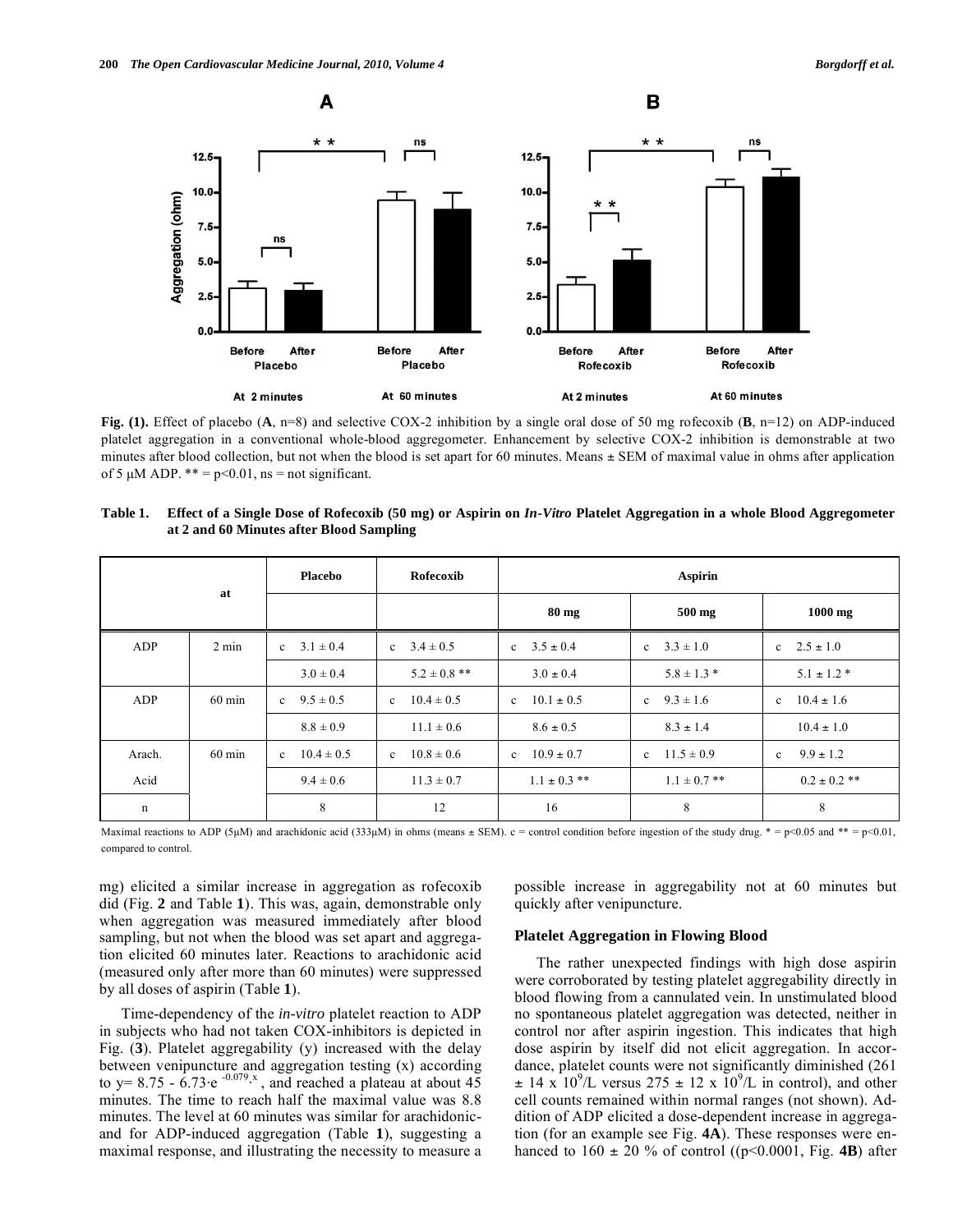С





В

**Fig. (2).** Effect of a single oral dose of 80 mg (A, n=16), 500 mg (B, n=8), and 1000 mg (C, n=8) of aspirin on ADP-induced platelet aggregation in a conventional whole-blood aggregometer. Enhancement by the higher doses of aspirin (nonselective COX-2 inhibition) is demonstrable at two minutes after blood collection, but not when the blood is set apart for 60 minutes. Means ± SEM of maximal value in ohms after application of 5  $\mu$ M ADP. \*\* = p<0.01, ns = not significant.

ingestion of high dose aspirin, without a significant difference between experiments with 500 or with 1000 mg of aspirin. This enhancement was unlikely caused by unopposed  $TXA<sub>2</sub>$  activity, because  $TXA<sub>2</sub>$ -generation during ADPinduced platelet aggregation in flowing blood was markedly reduced after aspirin (from 552  $\pm$  96 to 30  $\pm$  7 pg/ml, p < 0.0001).



Minutes after blood collection

**Fig. (3).** Time-dependent increase of ADP-induced platelet aggregation after venipuncture. Means  $\pm$  SEM of maximal value in ohms after application of 5 μM ADP to whole blood. Half-time of the fitted curve was 8.8 minutes. Blood was collected from subjects (n=8) who had not ingested a COX-2 inhibitor, and was kept in closed tubes at room temperature.

 Also reactions of the platelets to 20 μM of epinephrine, injected after the series of ADP additions, tended to be stronger after high dose aspirin (146  $\pm$  22 % of control, p=0.09).

#### **Prostacyclin**

Basal levels of plasma 6-keto-PGF<sub>1 $\alpha$ </sub>, the stabile metabolite of prostacyclin, were reduced after a single dose of rofecoxib (to 74 %) and after the higher doses of aspirin (to 76 % after 500 mg and to 70 % after 1000 mg), but not after low dose aspirin (to 98 %) (Fig. **5**). When aggregation was tested in flowing blood, a positive correlation (Pearson  $r=0.68$ ,  $p = 0.004$ ) was found between the individual amount of 6-keto-PGF<sub>1 $\alpha$ </sub> reduction and the aspirin-induced increase of platelet aggregation (averaged for the five doses of ADP).

#### **DISCUSSION**

 This study shows that both selective and nonselective COX-2 inhibition by, respectively, rofecoxib or high dose aspirin enhances ADP-induced platelet aggregation in healthy humans. This enhancement was demonstrable only with near-*in-vivo* measurement of platelet aggregation in blood flowing from a cannulated vein, or *in-vitro* with a whole blood aggregometer, if aggregation was tested within the first minutes after blood sampling, but not if the blood was set apart and the measurements postponed for one hour. The present study extends previous findings of increased platelet aggregability after COX-2 inhibition in rats [7], and is in line with studies showing increased platelet adhesion in hamster arterioles [26] and rabbit injured carotid arteries [27], after COX-2 inhibition.

## **COX-2 Inhibition and Increased Thrombotic Risk**

 During measurement of platelet aggregation in blood flowing from a cannulated vein no aggregates were detected as long as platelets were not stimulated by an exogenous agonist, neither in control nor after partial COX-2 inhibition by aspirin. Therefore, COX-2 inhibition did not by itself elicit platelet aggregation. This suggests that inhibition of COX-2 in healthy man is of limited risk. In cardiovascular patients, however, COX-2 inhibition might amplify aggregation elicited by e.g. rupture of an atherosclerotic plaque or further narrowing of a vascular stenosis.

 The results with an adult dose of aspirin (500-1000 mg) contrasts to the well known beneficial effect of low dose aspirin in preventing restenosis. It might, however, explain why in the Cottbus study significantly more reinfarctions were seen with 1000 mg of aspirin per day than with 30 or 60 mg/day [28]. Also more recent studies showed that the risk of stroke, myocardial infarction, and death was significantly greater for patients taking higher doses of aspirin (650-1300 mg) compared to those taking lower doses (81- 325 mg) [29-32]. The results with high dose aspirin show at the same time that it is not the selectivity of COX-2 inhibitors that makes them prothrombotic. This could explain why cardiovascular risk is also increased by use of nonselective COX inhibitors like ibuprofen and diclofenac (hazard ratios of, respectively, 1.51 and 1.63 [2-6]).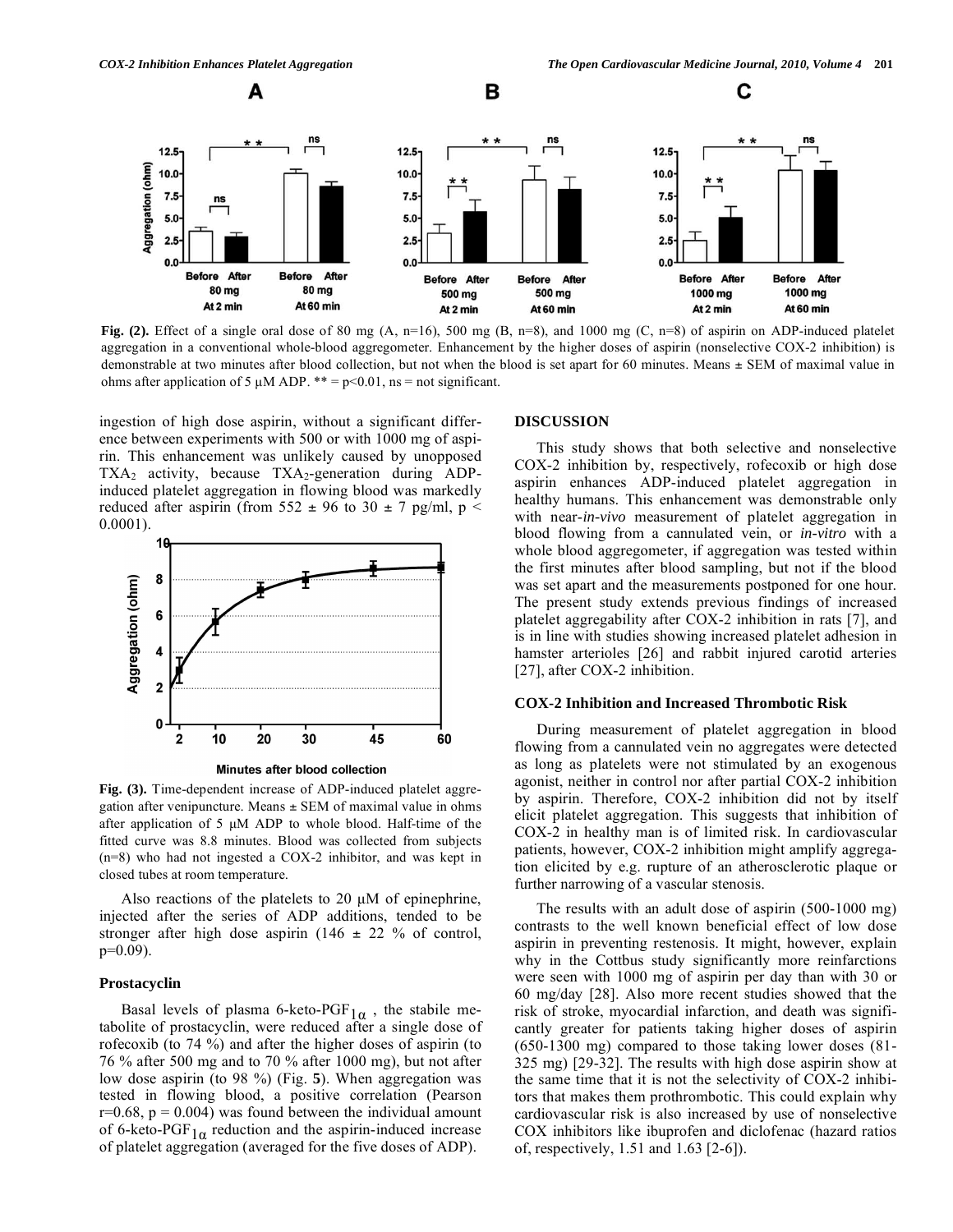

**Fig. (4). A**. Platelet aggregation in flowing blood is induced by infusion of increasing concentrations of ADP into tubing connected to a cannulated vein. The aggregates were detected photometrically when they passed a glass capillary connected to the tubing. Raw signals are rectified and integrated over periods of ten seconds. A.u.: arbitrary units. **B**. Platelet aggregation measured directly in flowing blood is enhanced by ingestion of a high dose of aspirin (pooled data for 500 and 1000 mg). Means  $\pm$  SEM represent the total amount of aggregation during two minutes of ADP-infusion, before and after high dose aspirin.  $* = p<0.05$ . Overall difference between aspirin and control: p<0.0001.



**Fig. (5).** Effect of a single dose of 50 mg of rofecoxib  $(A, n=12)$  and of aspirin in doses of 80 mg  $(B, n=16)$ , 500 mg  $(C, n=8)$ , and 1000 mg **(<b>D**, n=8) on plasma levels of 6-keto-PGF1 $\alpha$ . Means  $\pm$  SEM.  $* = p < 0.05$ .

#### **Time-Dependency of Platelet Aggregation**

 Our near *in-vivo* measurements explain why the stimulating effect of COX-2 inhibition on platelet aggregation has not been detected in clinical settings where measurements are usually delayed by transport of the blood samples to a local laboratory [8-15]. Hence, our findings show that important information about the thrombotic risk of a patient may be missed when aggregation is not measured immediately after venipuncture.

 A time-dependent increase of platelet aggregability after venipuncture (see our Fig. **3**) has been found earlier by other investigators using whole blood analysers [16] or flow cytometry [33], indicating that the method used is irrelevant. Inoue *et al*. [34], using the screen filtration method, found that an enhancing effect of cigarette smoking on platelet aggregation was demonstrable only at 5 minutes, but not at 60 minutes. These findings are compatible with our results, particularly because smoking is, just as COX-2 inhibition, known to inhibit  $PGI<sub>2</sub>$  formation [35].

 The mechanism for the time-dependent increase in platelet aggregability after venipuncture awaits to be clarified. It has been postulated that the increase is caused by a temperature-dependent change in the intra-platelet calcium level [16], or by degradation of labile platelet inhibitors like  $PGI<sub>2</sub>$ , EDRF/NO and ecto-ADPases.

## **Thromboxane**  $A_2$  **is not Essential for the Enhancement of ADP-Induced Platelet Aggregation by COX-2 Inhibition**

 A common hypothesis states that selective COX-2 inhibitors might be prothrombotic by inhibiting prostacyclin formation while leaving COX-1 induced thromboxane formation unopposed, in this way disturbing the balance between suppression and promotion of aggregation [26]. In our experiments with high dose aspirin, however, thromboxane formation was nearly abolished. Hence, the increase of ADPinduced aggregation in these experiments was not an effect of unopposed  $TXA_2$  formation. This might be explained by the fact that thromboxane plays a minor role only in ADP-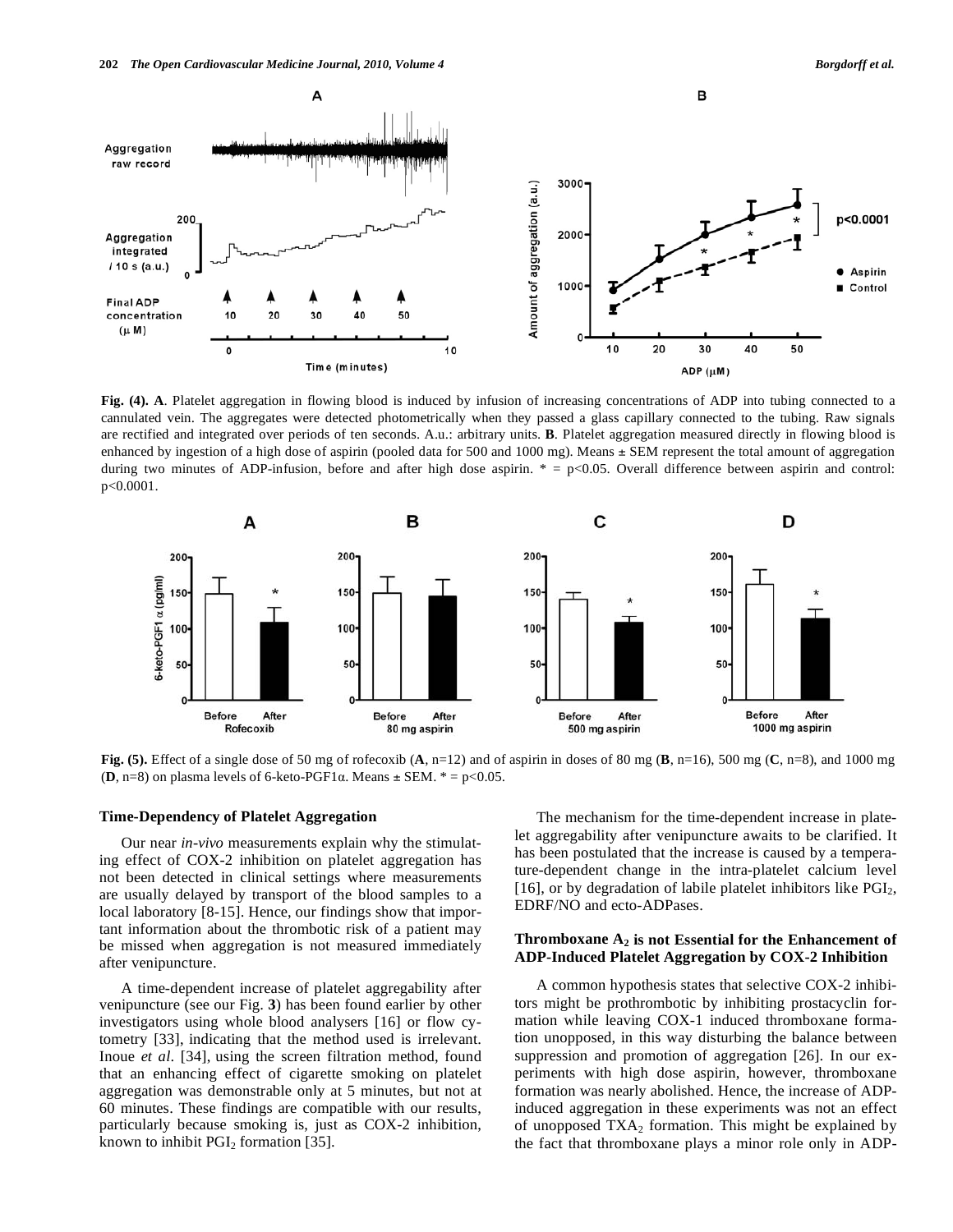| Method                                      | <b>Subjects</b>         | Mean Plasma 6-keto-PGF1 $\alpha$ (pg/ml)      | Ref.          |
|---------------------------------------------|-------------------------|-----------------------------------------------|---------------|
| <b>RIA</b>                                  | healthy adults          | 291, 245, 182, 161, 126, 115, 110, 88, 85, 26 | $[i-x]$       |
|                                             | patients before surgery | 225, 154, 96, 53, 97, 46, 72, 109, 120        | $[xi-xix]$    |
| RIA after separation<br>on charcoal or HPLC | healthy adults          | < 7.5, 4.7, 1.7, 1                            | $[xx-xxiii]$  |
| <b>ELISA</b>                                | healthy adults          | 165, 297, 149, 145, 39, 38                    | $[xxiv-xxix]$ |
|                                             | patients before surgery | 200, 57                                       | [xxx, xxxi]   |

**Table 2. Literature Data on Mean Basal Levels of Plasma 6-keto-PGF1**

RIA: radioimmunoassay. HPLC: High Performance Liquid Chromatography. ELISA: Enzyme-Linked Immuno Sorbent Assay. For references see APPENDIX

induced aggregation [36, 37]. Although in the clinical situation also  $TXA<sub>2</sub>$  –dependent agonists will be involved, various studies showed that the risk of myocardial infarction was not reduced when the use of a selective COX-2 inhibitor was combined with low dose aspirin [5, 38].

#### **Possible Role of Prostacyclin**

 Selective or nonselective COX-2 inhibition by a single dose of respectively rofecoxib or high dose aspirin reduced the plasma  $PGI<sub>2</sub>$  levels by 24 to 30 %. Although this reduction may seem moderate, ADP-induced platelet aggregation was enhanced by 52 to 60 %. It might be speculated that this enhancement will be even stronger with daily use of COX-2 inhibitors. Measurement of aggregation in blood flowing from a cannulated vein furthermore revealed a significant correlation between the increase in aggregation and the degree of PGI2 reduction. These results give for the first time direct evidence for the hypothesis of Moncada and Vane [39], i.e. that the basal level of circulating endogenous  $PGI<sub>2</sub>$  is sufficiently high to partially depress platelet aggregation in human blood. This hypothesis was rejected in earlier studies, with the argument that the  $PGI<sub>2</sub>$ -levels in circulating blood are too low to influence platelet aggregability [40]. Table **2** shows, however, a number of studies in which levels of PGI 2 were found comparable to those found in the present study.

 The inhibiting influence of PGI2 on platelets has been thought to occur *via* stimulation of platelet adenylate cyclase and elevation of platelet cAMP, which reduces intracellular levels of free calcium [41-43].

 Our finding that COX-2 inhibition did not by itself elicit platelet aggregation complies with the absence of spontaneous thrombosis in mice lacking receptors for  $PGI<sub>2</sub>$  [44], and the observation of Arehart *et al*. [45] in patients with a naturally occurring mutation in the prostacyclin receptor. These authors conclude that a deficiency in prostacyclin signaling is not likely an initiating factor in cardiovascular disease but accelerates the course of disease in those patients with the greatest risk factors.

Reduction of  $PGI<sub>2</sub>$  synthesis is not exclusively caused by use of selective or nonselective COX-2 inhibitors, or by smoking, but may also occur in several diseases, including diabetes [46], or might result from use of medicines, e.g. inhibitors of vascular endothelial growth factor (VEGF) in cancer patients  $[47]$ . In addition, plasmatic half-life of  $PGI<sub>2</sub>$ is significantly shortened during severe infections, and in acute myocardial infarction [17, 48], and in general, by lowered levels of HDL-c and apoA1, the latter being described as a potential  $PGI<sub>2</sub>$ -stabilising factor [17]. Our findings suggest that in all such conditions important information about the thrombophilic status of a patient will be overlooked if platelet aggregability is not tested immediately after blood collection ("near patient measurement").

# **STUDY LIMITATIONS**

 The results of this study are based on experiments with a limited number of healthy non-smoking male subjects under controlled conditions. They did not use drugs for at least two weeks before enrolment, and did not exercise, eat fish or drink alcohol within the 12 hours before the experiment, and the effect of circadian variation in platelet aggregability was minimised by starting all experiments at 11.00 h am. It remains to be demonstrated that the enhancing effect of COX-2 inhibition on platelet aggregability is also present in women, and in less controlled conditions.

 To demonstrate that the effect of COX-2 inhibition on platelet aggregability *in-vitro* can only be observed when platelet aggregability is tested immediately after blood collection, only one agonist (ADP) was used, because our aggregometer had only one channel. The experiments might be repeated with other platelet agonists.

## **CONCLUSION**

Reduction of endogenous  $PGI<sub>2</sub>$  by intake of selective or nonselective COX-2 inhibitors enhances ADP-induced platelet aggregation in humans. This can be demonstrated when aggregation is measured during the first minutes after blood withdrawal, but not one hour later. The results imply, first, that the level of endogenous  $PGI<sub>2</sub>$  is sufficiently high to continuously reduce platelet aggregation under basal conditions; second, that the enhancement of aggregability by COX-2 inhibition does not necessarily depend on increased  $TXA<sub>2</sub>$ activity; and, third, that important information about the thrombotic risk of a patient may be missed when aggregation is not measured immediately after venipuncture. Our results underline the concept that use of COX-2 inhibitors increases the risk for cardiovascular events by creating a prothrombotic environment.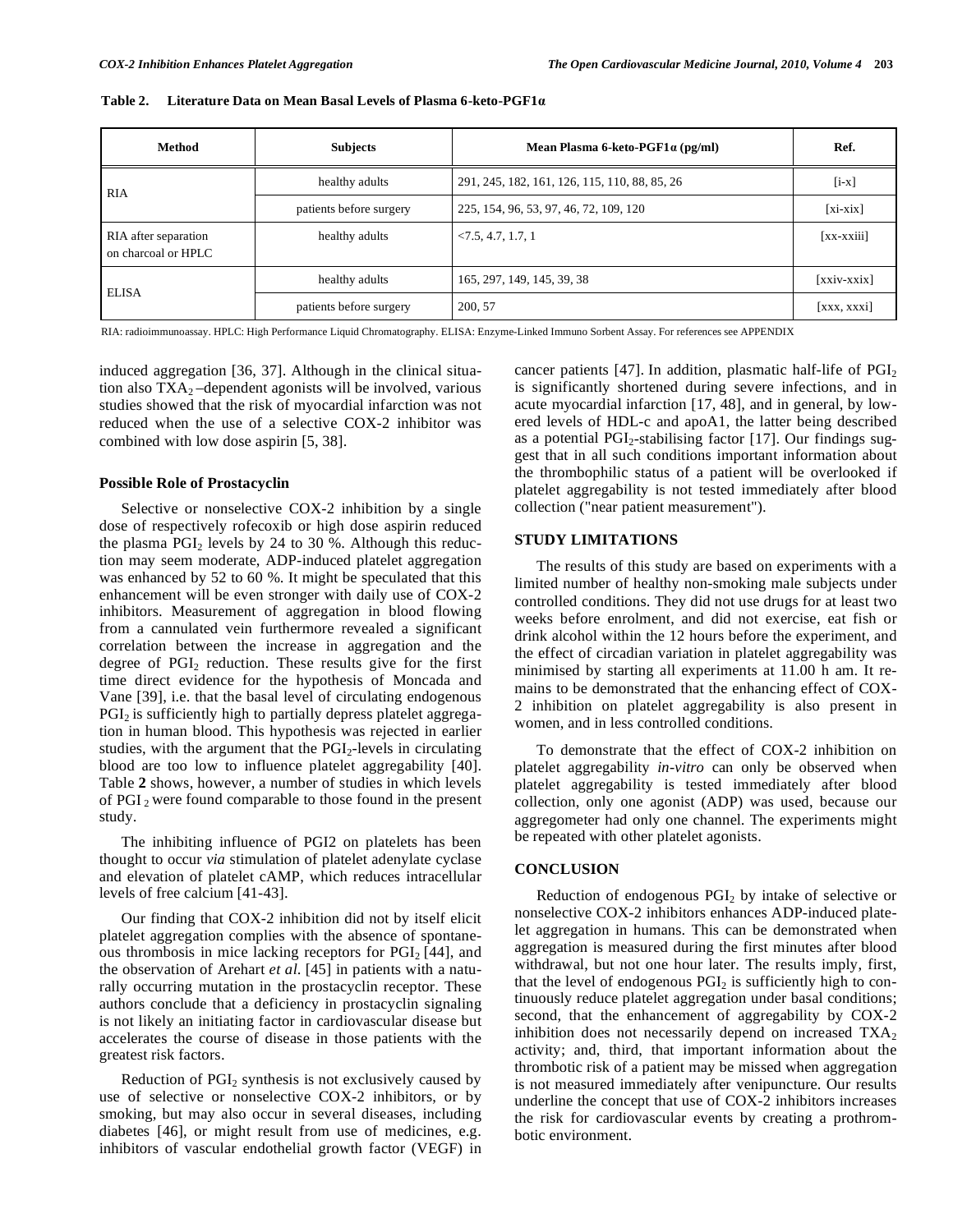#### **CONFLICT OF INTEREST STATEMENT**

We declare that we have no conflict of interest.

#### **ACKNOWLEDGEMENTS**

 We thank M.H. van Wijhe for the measurement of 6-keto-Prostaglandin  $F_{1\alpha}$  and Thromboxane B2, and Prof. Dr. V.W. M. van Hinsbergh for critical reading of the manuscript.

## **APPENDIX**

#### **References for Table 2**

- [i] Ylikorkala O, Puolakka J, Viinikka L. Oestrogen containing oral contraceptives decrease prostacyclin production. Lancet 1981; 3: 42.
- [ii] Komori T, Fujii S, Nogi O, Ohashi M, Sasakawa O, Yamamoto K. Prostacyclin Production Reduced in Diabetics with Vascular Complications. Jap J Med 1985; 24: 231.
- [iii] Ylikorkala D, Viinikka L. Measurement of 6-keto-prostaglandin F1 alpha in human plasma with radioimmunoassay: effect of prostacyclin infusion. Prostaglandins Med 1981; 6: 427-36.
- [iv] Chavarria ME, Lara-González L, González-Gleason A, García-Paleta Y, Vital-Reyes VS, Reyes A. Prostacyclin/thromboxane early changes in pregnancies that are complicated by preeclampsia*.* Am J Obstet Gynecol 2003; 188: 986-92.
- [v] Sekine M. A radioimmunoassay of 6-keto PG F1 alpha using [125I]-6-keto PG F1 alpha-tyramide. Nippon Naibunpi Gakkai Zasshi 1985; 61: 1-13.
- [vi] Mitchell MD. A sensitive radioimmunoassay for 6-ketoprostaglandin F1alpha: preliminary observations on circulating concentrations. Prostaglandins Med 1978; 1: 13-21.
- [vii] van der Poll T, van Deventer SJ, Buller HR, Sturk A, ten Cate JW. Comparison of the early dynamics of systemic prostacyclin release after administration of tumor necrosis factor and endotoxin to healthy humans. J Infect Dis 1991; 164: 599-601.
- [viii] Ylikorkala O, Osterman T, Lindén IB, Viinikka L. The effect of age on circulating 6-keto-prostaglandin F1 alpha in humans. Prostaglandins Leukot Med 1982; 9: 569-75.
- [ix] Kääpä P, Viinikka L, Ylikorkala O. Plasma prostacyclin from birth to adolescence. Arch Dis Child 1982; 57: 459-461.
- [x] Chai SB, Hui YM, Li XM, Tang CS. Plasma level of mitochondrial coupling factor 6 increases in patients with coronary heart disease**.**  Circ J 2007; 71: 693-7.
- [xi] Uotila P, Suyes M, Heikkilä H, Jalonen J. Prostanoids and hemodynamics in man during cardiopulmonary bypass. Prostaglandins 1984; 28: 497-508.
- [xii] Faymonville ME, Deby-Dupont G, Larbuisson R, *et al*. Prostaglandin E2, prostacyclin, and thromboxane changes during nonpulsatile cardiopulmonary bypass in humans*.* J Thorac Cardiovasc Surg 1986; 91: 858-66.
- [xiii] Vernon-van Heerden P, Barden A, Michlopoulos N, Bulsara MK, Roberts BL. Dose-response to inhaled aerosolized prostacyclin for hypoxemia due to ARDS. Chest 2000; 117: 819-27.
- [xiv] Greeley WJ, Bushman GA, Kong DL, Oldham HN, Peterson MB. Effects of cardiopulmonary bypass on eicosanoid metabolism during pediatric cardiovascular surgery*.* J Thorac Cardiovasc Surg 1988; 95: 842-9.
- [xv] Ylikorkala O, Mäkilä UM, Viinikka L. Effect of vacuum curettage on the concentrations of plasma 6-keto-prostaglandin F1 alpha and serum thromboxane B2. Br J Obstet Gynaecol 1983; 90: 251-4.
- [xvi] Nakamura H, Kim DK, Philbin DM, *et al*. Heparin-enhanced Plasma Phospholipase A2 Activity and Prostacyclin in Patients Synthesis Cardiac Undergoing Surgery*.* J Clin Invest 1995; 95: 1062-1070.
- [xvii] Brinkmann A, Wolf CF, Berger D, *et al*. Perioperative endotoxemia and bacterial translocation during major abdominal surgery: evidence for the protective effect of endogenous prostacyclin? Crit-Care-Med 1996; 24: 1293-301.
- [xviii] Watkins WD, Peterson MB, Kong DL, *et al*. Thromboxane and prostacyclin changes during cardiopulmonary bypass with and without pulsatile flow. J Thorac Cardiovasc Surg 1982; 84: 250-6
- [xix] Matsumoto M, Ohki K, Nagai I, Oshibuchi T. Lung traction causes an increase in plasma prostacyclin concentration and decrease in mean arterial blood pressure. Anesth Analg 1992; 75: 773-6.
- [xx] Patrono C, Pugliese F, Ciabattoni G, *et al*. Evidence for a direct stimulatory effect of prostacyclin on renin release in man. J Clin Invest 1982; 69: 231-239.
- [xxi] Siess W, Dray F. Very low levels of 6-keto-prostaglandin F1 alpha in human plasma. J Lab Clin.Med.1982; 99: 388-98.
- [xxii] Mourits-Andersen T, Jensen IW, Jensen PN, Ditzel J, Dyerberg J. Plasma 6-keto-PGF<sub>1</sub>, thromboxane  $B_2$  and PGE<sub>2</sub> in Type 1 (insulindependent) diabetic patients during exercise. Diabetologia 1987; 30: 460-463.
- [xxiii] Stampfer MJ, Jacubowski JA, Faigel D, Vaillantcourt R, Deykin D. Vitamin E supplementation effect on human platelet function, arachidonic acid metabolism, and plasma prostacyclin levels1. Am J Clin Nutr 1988; 47: 700-6.
- [xxiv] Polagruto JA, Schramm DD, Wang-Polagruto JF, Lee L, Keen Cl. Effects of Flavonoid-Rich Beverages on Prostacyclin Synthesis in Humans and Human Aortic Endothelial Cells: Association with Ex Vivo Platelet Function. J Med Food 2003; 6(4): 301-308.
- [xxv] Pignone A, Del Rosso A, Bridget Brosnihan K, *et al*. Reduced circulating levels of angiotensin-(1-7) in systemic sclerosis: a new pathway in the dysregulation of endothelial-dependent vascular tone control. Ann Rheum Dis 2007; 66:1305-1310.
- [xxvi] Schramm DD, Wang JF, Holt RR, *et al*. Chocolate procyanidins decrease the leukotriene-prostacyclin ratio in humans and human aortic endothelial cells. Am J Clin Nutr 2001; 73: 36-40.
- [xxvii] Chen G, Wilson R, Cumming G, Walker JJ, Smith WE, McKillop JH. Prostacyclin, thomboxane and antioxidant lvels in pregnancyinduced hypertension. Eur J Obstetrics Reproductive Biology 1993; 50: 243-250.
- [xxviii] Zoladz1 JA, Majerczak J, Duda K, Chlopicki S*.* Exercise-induced prostacyclin release positively correlates with VO2max in young healthy men. Physiol Res 2009; 58: 229-38.
- [xxix] Feng D, Murillo J, Jadhav P, *et al*. Upright posture and maximal exercise and prostacyclin production in healthy male subjects increase platelet aggregability*.* Br J Sports Med 1999; 33: 401-404.
- [xxx] Bucher M, Kees FK, Messmann B, *et al.* Prostaglandin I2 release following mesenteric traction during abdominal surgery is mediated by cyclooxygenase-1. Eur J Pharmacol 2006; 536: 296-300.
- [xxxi] Knothe CH, Boldt J, Zickmann B, *et al.* Influence of different flow modi during extracorporeal circulation on endothelial-derived vasoactive substances*.* Perfusion 1995; 10: 229-236.

#### **REFERENCES**

- [1] Haara M, Heliovaara M, Arokoski JP, *et al*. Regular use of traditional analgesics predicts major coronary events: a cohort study. Ther Clin Risk Manage 2009; 5: 9-15.
- [2] Hudson M, Richard H, Pilote L. Differences in outcomes of patients with congestive heart failure prescribed celecoxib, rofecoxib, or non-steroidal anti-inflammatory drugs: population based study. Br Med J 2005; 330: 1370.
- [3] McGettigan P, Henry D. Cardiovascular Risk and Inhibition of Cyclooxygenase: A Systematic Review of the Observational Studies of Selective and Nonselective Inhibitors of Cyclooxygenase 2. JAMA 2006; 296: 1633-44.
- [4] Kearney PM, Baigent C, Godwin J, Halls H, Emberson JR, Patrono C. Do selective cyclo-oxygenase-2 inhibitors and traditional non-steroidal anti-inflammatory drugs increase the risk of atherothrombosis? Meta-analysis of randomised trials. Br Med J 2006; 332: 1302-8.
- [5] Hippisley-Cox J, Coupland C. Risk of myocardial infarction in patients taking cyclo-oxygenase-2 inhibitors or conventional nonsteroidal anti-inflammatory drugs: population based nested casecontrol analysis. Br Med J 2005; 330: 1366.
- [6] Salinas G, Rangasetty UC, Uretsky BF, Birnbaum Y. The cycloxygenase 2 (COX-2) story: it's time to explain, not inflame. J Cardiovasc Pharmacol Ther 2007; 12:98-111.
- [7] Borgdorff P, Tangelder GJ, Paulus WJ. Cyclooxygenase-2 inhibitors enhance shear stress-induced platelet aggregation. J Am Coll Cardiol 2006; 48: 817-23.
- [8] Knijff-Dutmer EA, Kalsbeek-Batenburg EM, Koerts J, van de Laar MA. Platelet function is inhibited by non-selective non-steroidal anti-inflammatory drugs but not by cyclo-oxygenase-2-selective inhibitors in patients with rheumatoid arthritis. Rheumatology (Oxford) 2002; 41: 458-61.
- [9] Greenberg HE, Gottesdiener K, Huntington M, *et al*. A new cyclooxygenase-2 inhibitor, rofecoxib (VIOXX), did not alter the an-